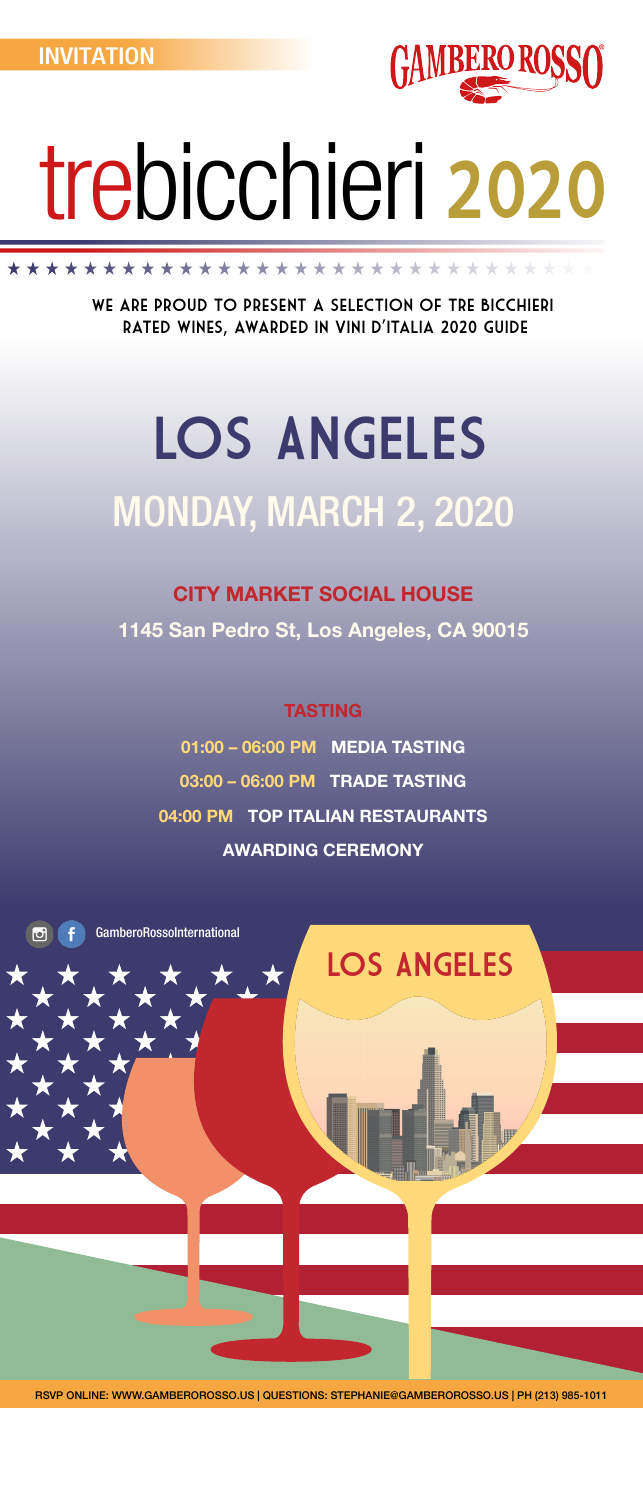

### Tre Bicchieri live in Los Angeles

A unique tasting to get in touch with the best Italian wines

**Gambero Rosso**, the leading Italian wine & food media company, is ready to come back to **Los Angeles** with a unique tasting of premium Italian wines awarded in Vini d'Italia 2020 guidebook.

The event is scheduled on **March 2** at the **City Market Social House**. The walk-around tasting will start at 1 pm till 6 pm, including almost 100 top Italian wineries and more than 200 wines to savor.

The Awarding Ceremony of the **Top Italian Restaurants in Los Angeles** is scheduled at 4pm. Los Angeles hosts some the highest rated restaurants in the 2020 edition of the guide which has been launched in 2017. The scenario is extremely competitive and dynamic, thanks to super extensive Italian wine lists next to fine dining cuisine, authentic trattorias, and proper Neapolitan-style pizzerias.

After Los Angeles the tour will move to San Francisco, then for the first time to Napa Valley, while on March 14 will stop in Dusseldorf opening the 2020 edition of ProWein.

Italy produced 44 million hectoliters of wine in 2019, about 20 million hectoliters wil be sold abroad. Italian wine export reached the record amount of 6.36 billion euros, up 3,5% in 2019 and has increased by 70% over the last decade. Sales of Italian wine in the US grew overall by +1.9% in value, reaching the record of 736 millions of euros in the first six month of 2019, according to the data of Ismea. The sparkling sector leads the way with a brilliant performance.

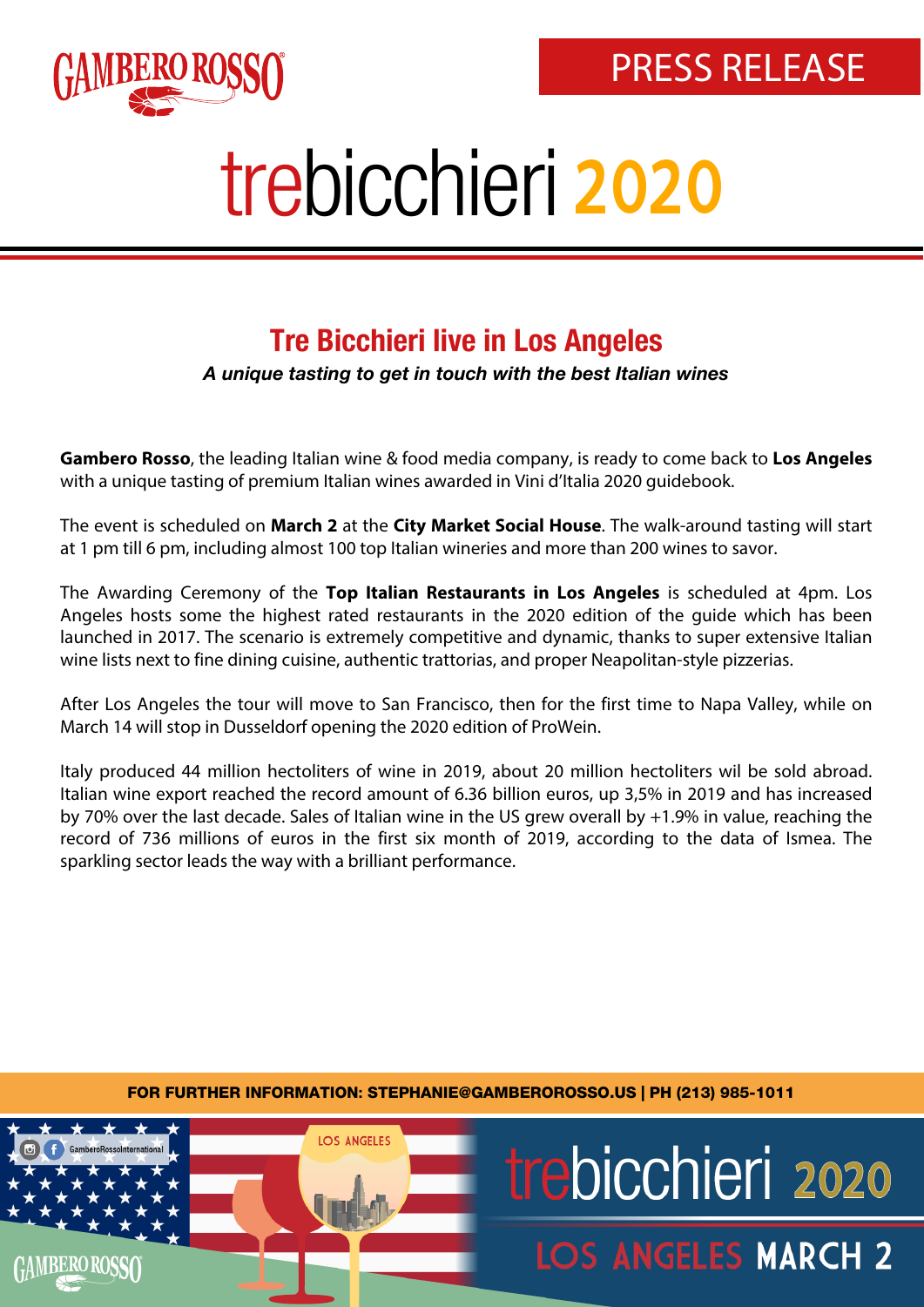



#### **Consorzio Tutela Vini del Sannio**

The Sannio Consorzio Tutela Vini will set up a special corner of crispy Sannio wines, such as Falanghina del Sannio, Aglianico del Taburno, Sannio Aglianico.

### MONDAY, MARCH 2, 2020

### LOS ANGELES

#### CITY MARKET SOCIAL HOUSE

1145 San Pedro St, Los Angeles, CA 90015

#### TASTING

01:00 – 06:00 PM | MEDIA TASTING 03:00 – 06:00 PM | TRADE TASTING

SPECIAL GUEST CONSORZIO TUTELA VINI DEL SANNIO

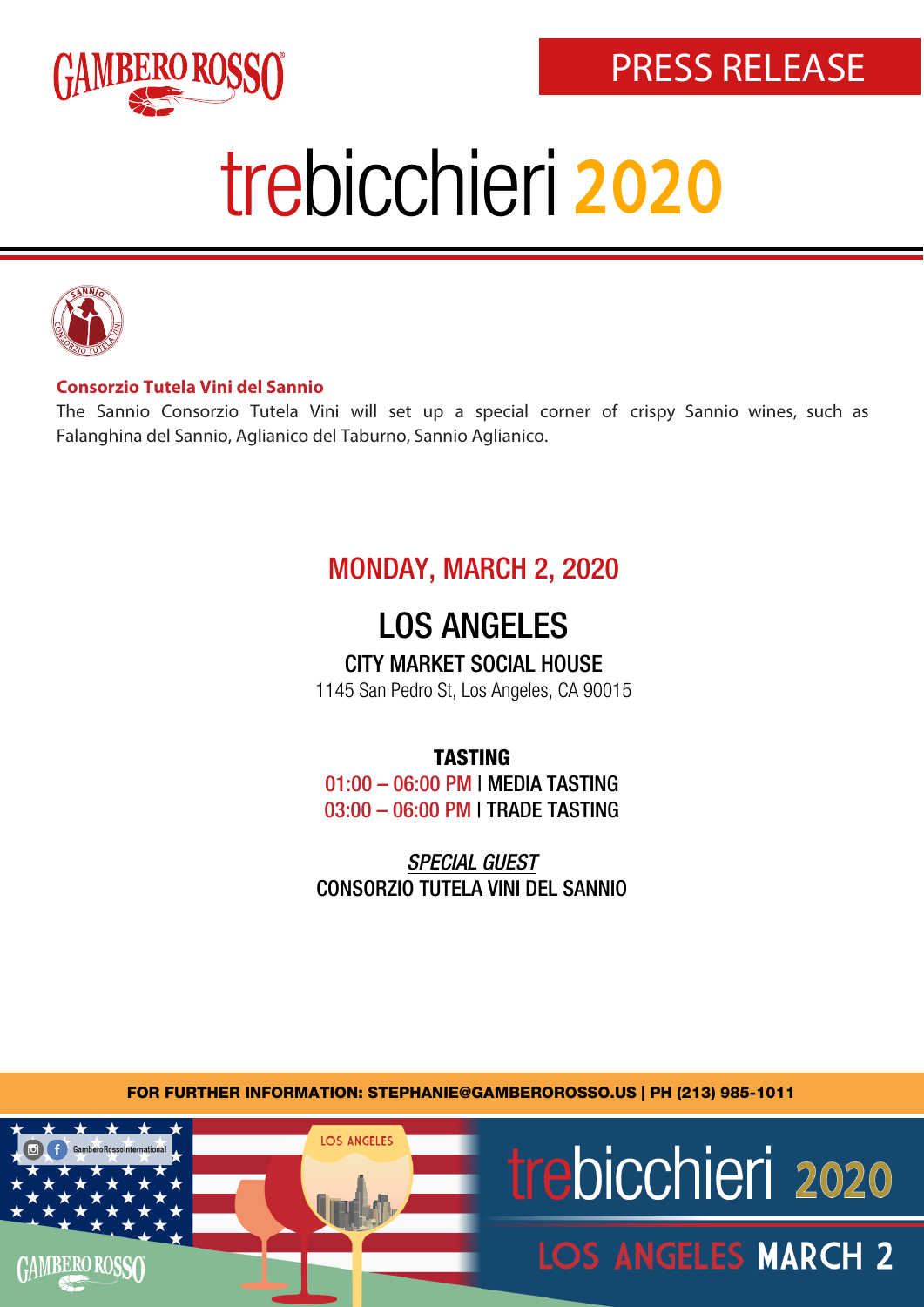



#### About Vini d'Italia 202020

Gambero Rosso has reached the 33rd edition of the Vini d'Italia guide, today translated into English, German, Chinese and Japanese. Vini d'Italia guide is the result of a year of work by an expert team of tasters who have travelled the country (including Switzerland's Canton Ticino) interviewing producers and visiting wineries. The guide reviews 2,542 wineries and a total of 22,586 wines, awarding the classic scores ranging from 1 to 3 Glasses according to the quality of the label. This year, the record number of 457 Tre Bicchieri have emerged: Tuscany leads the way with 89 awards.

Vini d'Italia is not just a collection of scores and ratings, it's a fundamental and essential volume for all those who work in the sector or are interested in quality Italian wines.

#### Vini d'Italia Special Awards 2020

RED OF THE YEAR - CARMIGNANO RISERVA 2016 PIAGGIA WHITE OF THE YEAR - COLLI DI LUNI VERMENTINO ETICHETTA NERA 2018 LUNAE BOSONI SPARKLER OF THE YEAR - VALDOBBIADENE BRUT NATURE PART. 232 2018 SORELLE BRONCA SWEET OF THE YEAR - TRENTINO VINO SANTO 2003 TOBLINO ROSÉ OF THE YEAR - CERASUOLO D'ABRUZZO ROSA-AE 2018 TORRE DEI BEATI WINERY OF THE YEAR - FRESCOBALDI BEST VALUE FOR MONEY - BARBERA D'ASTI LAVIGNONE 2018 PICO MACCARIO GROWER OF THE YEAR - LEOPARDO FELICI [UP-AND-COM](www.gamberorosso.it/restaurants)ING WINERY - TENUTA SANTA CATERINA AWARD FOR SUSTAINABLE VITICULTURE - PRODUTTORI DI MANDURIA SOLIDARITY AWARD - CENTOPASSI